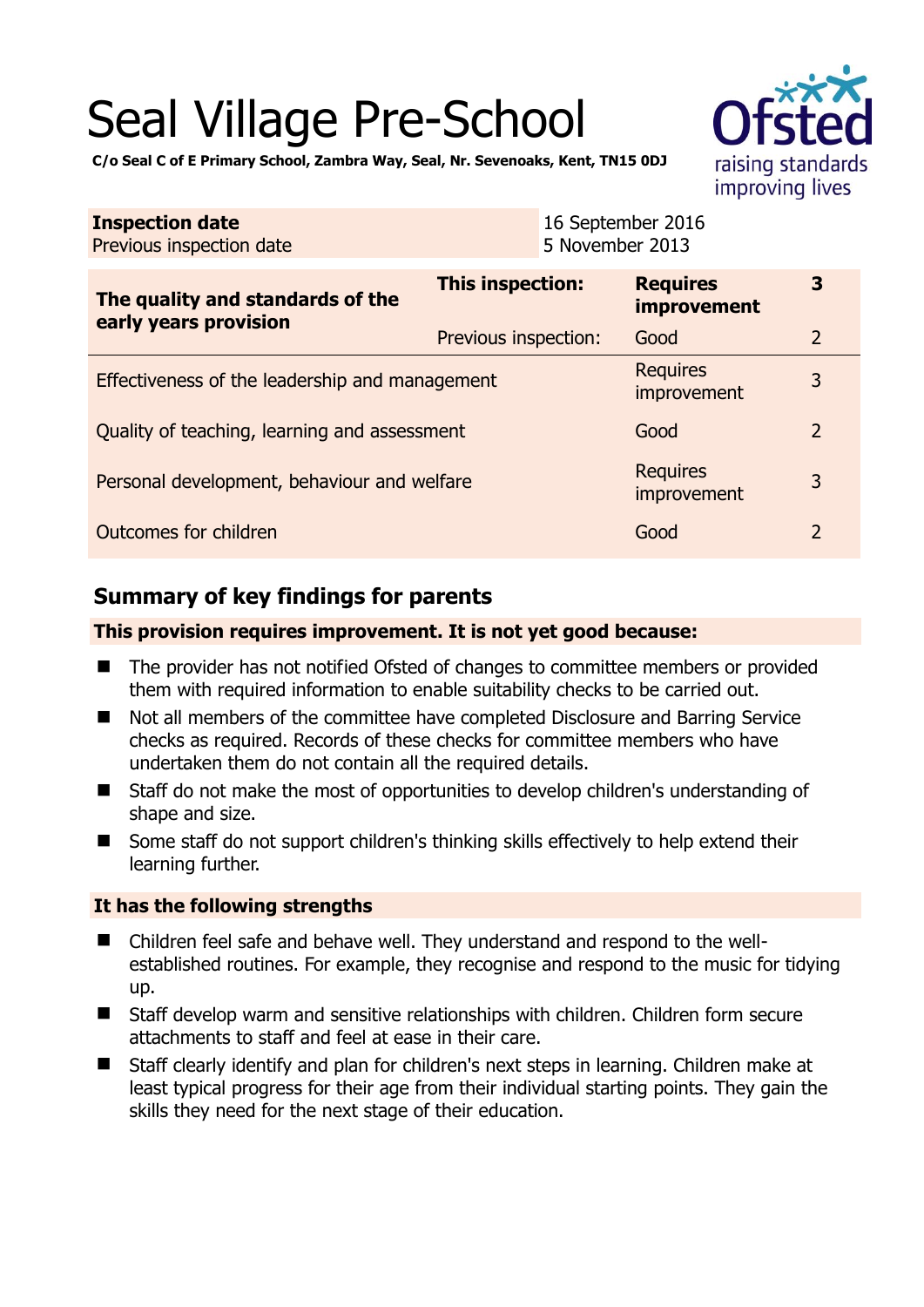## **What the setting needs to do to improve further**

#### **To meet the requirements of the early years foundation stage and the Childcare Register the provider must:**

|                                                                                                                                                                                                                                                                                                                       | <b>Due Date</b> |
|-----------------------------------------------------------------------------------------------------------------------------------------------------------------------------------------------------------------------------------------------------------------------------------------------------------------------|-----------------|
| ensure Ofsted is provided with the necessary information about all<br>committee members so that the required suitability checks can be<br>carried out                                                                                                                                                                 | 16/10/2016      |
| ensure all members of the committee complete the required<br>suitability checks, including an enhanced Disclosure and Barring<br>Service check, and that a record of the reference number, the date<br>the disclosure was obtained and details of who obtained it is<br>maintained and made available for inspection. | 16/10/2016      |

#### **To further improve the quality of the early years provision the provider should:**

- make better use of opportunities to develop children's understanding of shape and size, as part of their mathematical development
- develop staff's knowledge of how to support children's thinking skills, to extend their learning further.

#### **Inspection activities**

- The inspector checked evidence of the suitability checks of all members of staff.
- The inspector carried out joint observations with the manager and staff.
- The inspector held discussions with the manager and with other members of staff.
- The inspector spoke to some parents and read the written comments of others to take account of their views.
- The inspector discussed the manager's view of the strengths and areas for development for the pre-school.

**Inspector**  Jill Thewlis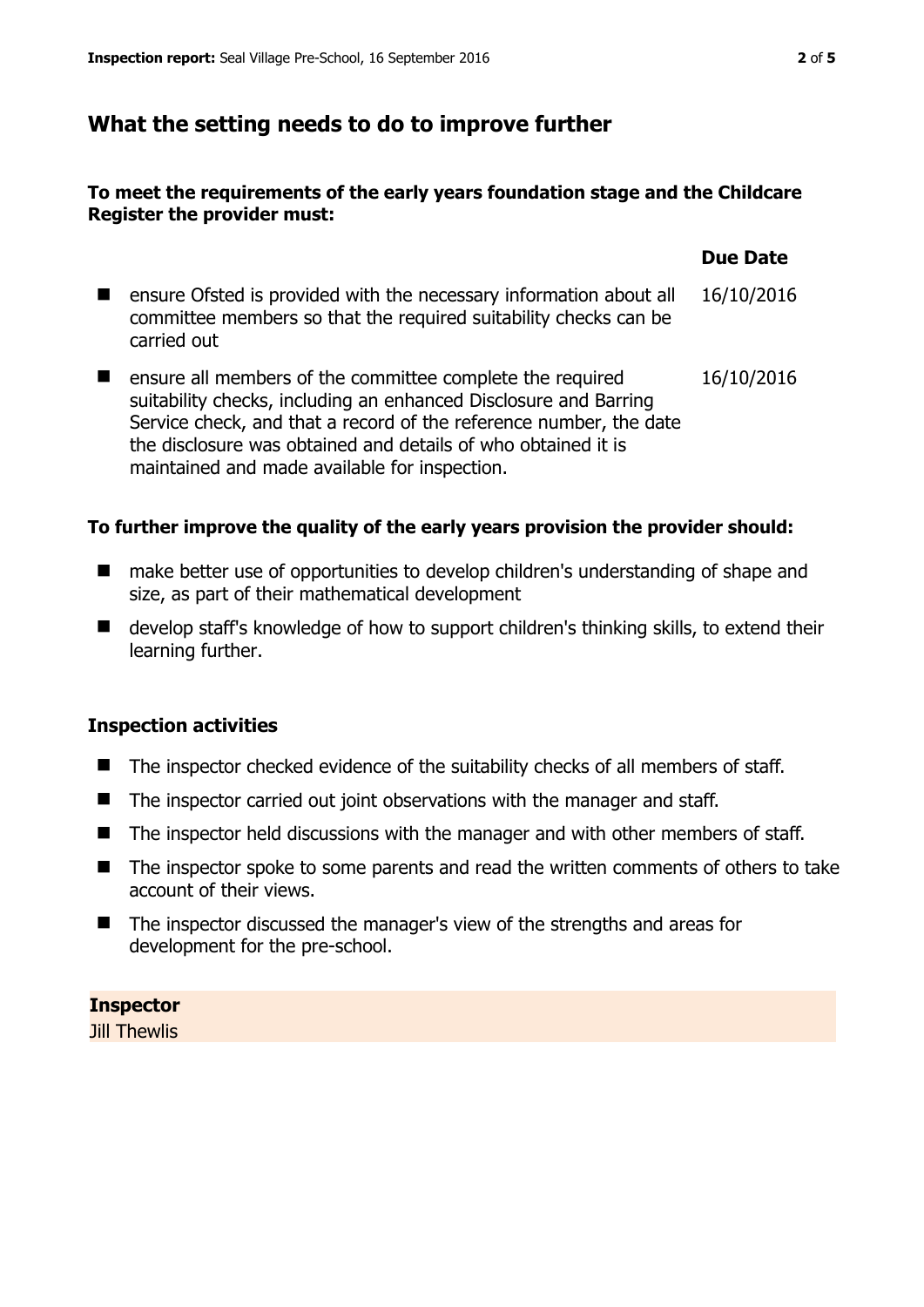### **Inspection findings**

#### **Effectiveness of the leadership and management requires improvement**

Safeguarding is effective. The manager and staff know the procedures to follow should they have any concerns about a child's welfare. The manager provides regular meetings to support the staff and identifies relevant training opportunities for them to help develop their practice. Staff have good relationships with parents and involve them in their children's learning. For example, they encourage parents to contribute to their children's assessments. The manager and staff regularly evaluate their work and take the views of parents and children into account. However, some breaches in requirements are not quickly identified. The provider has not provided Ofsted with required information about new committee members. They have not ensured that all committee members have completed the required suitability checks. Records relating to suitability checks that are in place do not all have the required detail available for inspection.

#### **Quality of teaching, learning and assessment is good**

Staff make regular and accurate assessments of children's learning. They offer a mix of planned activities and those that children choose for themselves. Staff support children's language skills well. For example, children sing action songs with repetitive words. Children make good use of the comfortable cushions to sit and enjoy looking at their favourite books. They gain an understanding of positional language. For example, when using a computer game, children identify where the spider is hiding. Staff help children to develop their understanding of nature and the natural world. For example, they organise trips to visit the woodland. Children who have special educational needs are well supported. Staff work effectively with other professionals to meet their individual needs.

#### **Personal development, behaviour and welfare require improvement**

Ofsted has been unable to verify all committee members' suitability. However, the committee members do not have any unsupervised access to children and there is no negative impact on children's welfare. Children play together well and know how to take turns. For example, two children decided to make a 'bus' and happily took turns at being the 'driver'. Children are independent, easily choosing their own activities and toys. Staff teach children positive social skills, such as saying 'please' and 'thank you'. Children follow healthy practices. For instance, at mealtimes children know to wash their hands before eating. Children understand the differences between themselves and others. For example, staff provide a wide range of activities to celebrate diversity.

#### **Outcomes for children are good**

Children are prepared well for school. They learn to write their name, follow routines and to be independent. For example, children pour out their own milk from a jug and put on their own coats and wellingtons. During story time, children listen attentively and offer their views about the characters.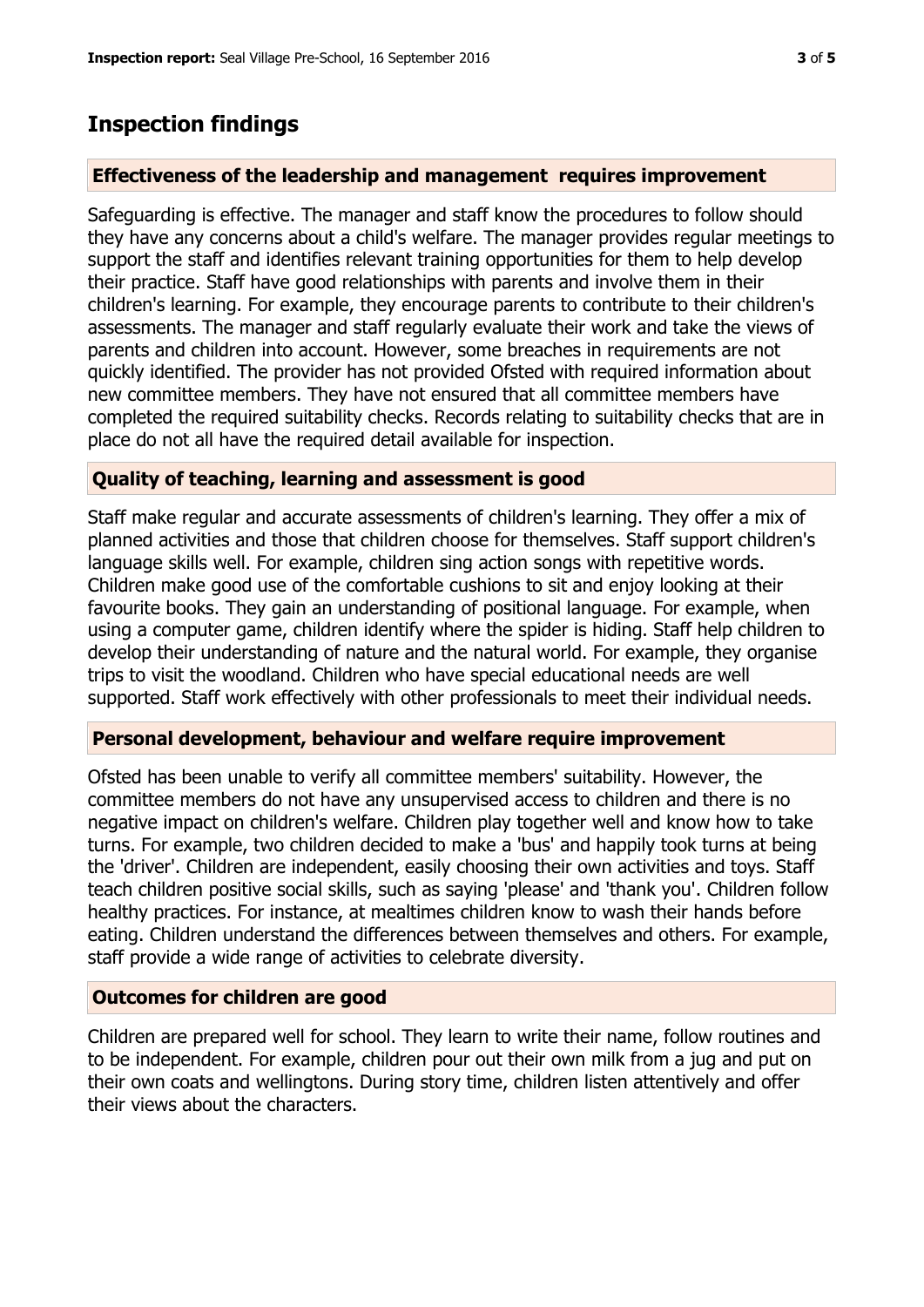## **Setting details**

| Unique reference number                             | EY276356                                                                             |
|-----------------------------------------------------|--------------------------------------------------------------------------------------|
| <b>Local authority</b>                              | Kent                                                                                 |
| <b>Inspection number</b>                            | 1061744                                                                              |
| <b>Type of provision</b>                            | Sessional provision                                                                  |
| Day care type                                       | Childcare - Non-Domestic                                                             |
| <b>Registers</b>                                    | Early Years Register, Compulsory Childcare<br>Register, Voluntary Childcare Register |
| Age range of children                               | $2 - 4$                                                                              |
| <b>Total number of places</b>                       | 16                                                                                   |
| Number of children on roll                          | 23                                                                                   |
| <b>Name of registered person</b>                    | Seal Village Pre-School Committee                                                    |
| <b>Registered person unique</b><br>reference number | RP910847                                                                             |
| Date of previous inspection                         | 5 November 2013                                                                      |
| <b>Telephone number</b>                             | 01732 762 799                                                                        |

Seal Village Pre-School opened in 2004. It operates from premises located at Seal Church of England Primary School near Sevenoaks, Kent. There are five members of staff employed to work with the children. Of these, the manager has an early years degree, and two other members of staff have early years qualifications at level 3. The pre-school is open Monday to Friday from 9am to 3pm during term time only.

This inspection was carried out by Ofsted under sections 49 and 50 of the Childcare Act 2006 on the quality and standards of provision that is registered on the Early Years Register. The registered person must ensure that this provision complies with the statutory framework for children's learning, development and care, known as the early years foundation stage.

Any complaints about the inspection or the report should be made following the procedures set out in the guidance 'Complaints procedure: raising concerns and making complaints about Ofsted', which is available from Ofsted's website: www.gov.uk/government/organisations/ofsted. If you would like Ofsted to send you a copy of the guidance, please telephone 0300 123 4234, or email enquiries@ofsted.gov.uk.